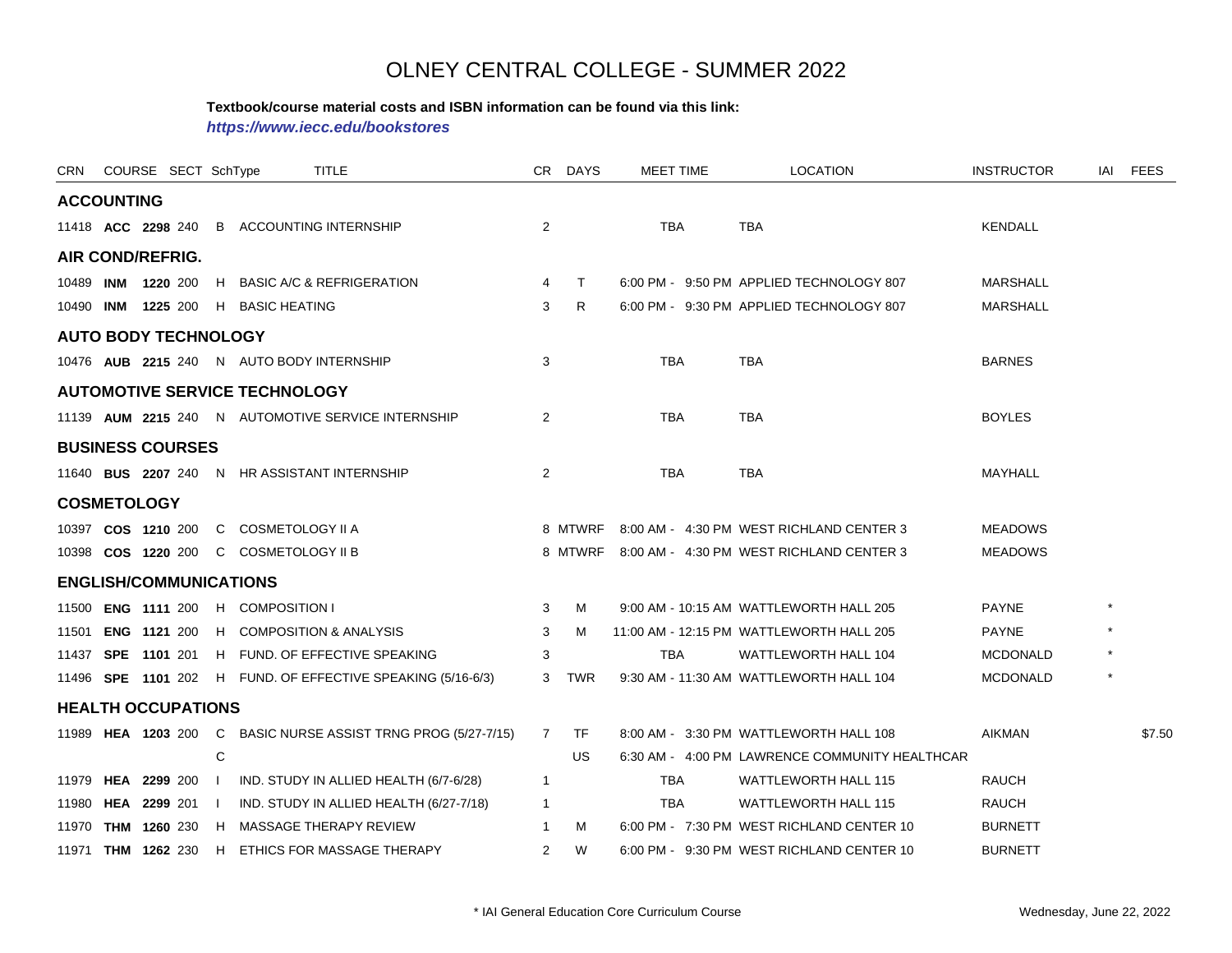| <b>CRN</b>                |                     | COURSE SECT SchType |    |                                     | TITLE                                                        | CR.            | DAYS         |            | MEET TIME | <b>LOCATION</b>                          | <b>INSTRUCTOR</b> | iai | <b>FEES</b> |
|---------------------------|---------------------|---------------------|----|-------------------------------------|--------------------------------------------------------------|----------------|--------------|------------|-----------|------------------------------------------|-------------------|-----|-------------|
|                           |                     |                     |    | <b>HUMANITIES/FINE ARTS-SEE IAI</b> |                                                              |                |              |            |           |                                          |                   |     |             |
| 11966                     | ART 2101 200        |                     |    | H UNDERSTANDING ART                 |                                                              | 3              | $\mathsf{T}$ |            |           | 1:00 PM - 3:30 PM WATTLEWORTH HALL 202   | SANDY             |     |             |
| 11494 <b>PHI</b>          |                     | 2101 200            |    |                                     | H INTRODUCTION TO ETHICS                                     | 3              | MT           |            |           | 10:00 AM - 11:50 AM WATTLEWORTH HALL 102 | <b>KENDALL</b>    |     |             |
| 11495 <b>PHI 2111</b> 200 |                     |                     |    |                                     | H INTRODUCTION TO LOGIC                                      | 3              | MT           |            |           | 12:00 PM - 1:50 PM WATTLEWORTH HALL 102  | <b>KENDALL</b>    |     |             |
| <b>MATHEMATICS</b>        |                     |                     |    |                                     |                                                              |                |              |            |           |                                          |                   |     |             |
| 11153 MTH 1102 200        |                     |                     |    |                                     | H COLLEGE ALGEBRA (6/6-7/18)                                 |                | 4 MTWR       |            |           | 9:00 AM - 10:50 AM WATTLEWORTH HALL 110  | <b>BENSON</b>     |     |             |
| 11491                     |                     | <b>MTH 1103 200</b> |    |                                     | H LIBERAL ARTS MATH (6/6-7/18)                               |                | 3 MTWR       |            |           | 11:00 AM - 11:50 AM WATTLEWORTH HALL 110 | <b>BENSON</b>     |     |             |
| 11154 MTH 1105 200        |                     |                     |    |                                     | H TRIGONOMETRY (6/6-7/18)                                    |                | 3 MTWR       |            |           | 8:00 AM - 8:50 AM WATTLEWORTH HALL 110   | <b>BENSON</b>     |     |             |
| <b>NURSING</b>            |                     |                     |    |                                     |                                                              |                |              |            |           |                                          |                   |     |             |
| 11981 <b>NUR 1203</b> 520 |                     |                     |    |                                     | H CLINICAL NURSING (5/23-7/12)                               | 6              |              | <b>TBA</b> |           | WATTLEWORTH HALL 217                     | <b>HUSTAD</b>     |     | \$109.00    |
|                           |                     |                     | н  |                                     |                                                              |                |              | <b>TBA</b> |           | <b>CLINICAL</b>                          |                   |     |             |
|                           |                     |                     | н  |                                     |                                                              |                |              | <b>TBA</b> |           | <b>WATTLEWORTH HALL 213</b>              |                   |     |             |
| 11982 <b>NUR 1203</b> 521 |                     |                     | H. |                                     | CLINICAL NURSING (5/23-7/12)                                 | 6              |              | <b>TBA</b> |           | <b>WATTLEWORTH HALL 217</b>              | <b>HUSTAD</b>     |     | \$109.00    |
|                           |                     |                     | н  |                                     |                                                              |                |              | <b>TBA</b> |           | <b>CLINICAL</b>                          |                   |     |             |
|                           |                     |                     | н  |                                     |                                                              |                |              | <b>TBA</b> |           | <b>WATTLEWORTH HALL 213</b>              |                   |     |             |
| 11987 NUR 1204 520        |                     |                     |    |                                     | H NURSING CONSTRUCTS (6/14-8/10)                             | 3              |              | <b>TBA</b> |           | <b>WATTLEWORTH HALL 213</b>              | <b>WILLIAMS</b>   |     | \$114.00    |
|                           |                     |                     | H  |                                     |                                                              |                |              | <b>TBA</b> |           | <b>WATTLEWORTH HALL 212</b>              |                   |     |             |
| 11984 NUR 1206 520        |                     |                     |    |                                     | H PRACTICAL NURSE REVIEW COURSE (5/23-7/1                    | $\mathbf{1}$   |              | <b>TBA</b> |           | <b>WATTLEWORTH HALL 217</b>              | <b>HUSTAD</b>     |     | \$75.00     |
| 11985                     | <b>NUR 1207 520</b> |                     |    |                                     | H FUNDAMENTALS NURSING SKILLS (5/23-7/12)                    | 2              |              | <b>TBA</b> |           | <b>WATTLEWORTH HALL 213</b>              | <b>HUSTAD</b>     |     | \$29.00     |
| 11986                     | <b>NUR 1207 521</b> |                     |    |                                     | H FUNDAMENTALS NURSING SKILLS (5/23-7/12)                    | 2              |              | <b>TBA</b> |           | <b>WATTLEWORTH HALL 213</b>              | <b>HUSTAD</b>     |     | \$29.00     |
|                           |                     |                     |    |                                     | 12252 NUR 1207 522 H FUNDAMENTALS NURSING SKILLS (5/23-7/12) | $\overline{2}$ |              | <b>TBA</b> |           | WATTLEWORTH HALL 213                     | <b>HUSTAD</b>     |     | \$29.00     |
| <b>ONLINE</b>             |                     |                     |    |                                     |                                                              |                |              |            |           |                                          |                   |     |             |
|                           |                     |                     |    |                                     | 12127 ABE 0710 4W0 W ADULT BASIC EDUCATION I (7/5-8/15)      | $\overline{2}$ |              | <b>TBA</b> |           | TBA                                      | <b>METZ</b>       |     |             |
| 12248                     |                     |                     |    |                                     | ABE 0712 4W0 H MATH READINESS (5/16-6/30)                    | 2              |              | TBA        |           | <b>TBA</b>                               | <b>METZ</b>       |     |             |
| 12123                     |                     |                     |    |                                     | ABE 0713 4W0 W ADULT BASIC EDUCATION II (5/16-6/30)          | 2              |              | <b>TBA</b> |           | <b>TBA</b>                               | <b>METZ</b>       |     |             |
| 12124                     |                     |                     |    |                                     | ABE 0742 4W0 W ABE CAREER PATHWAYS BRIDGE (5/16-6/30)        | $\mathbf{1}$   |              | <b>TBA</b> |           | TBA                                      | <b>METZ</b>       |     |             |
| 12128                     |                     | <b>ABE 0742 4W1</b> |    |                                     | W ABE CAREER PATHWAYS BRIDGE (7/5-8/15)                      | $\mathbf{1}$   |              | <b>TBA</b> |           | <b>TBA</b>                               | METZ              |     |             |
| 10018                     |                     |                     |    | ACC 1101 1W0 W APPLIED ACCOUNTING   |                                                              | 4              |              | TBA        |           | <b>TBA</b>                               | MAYHALL           |     |             |
| 11362                     |                     | ACC 1202 200        |    | W QUICKBOOKS I (6/6-6/30)           |                                                              | 2              |              | <b>TBA</b> |           | <b>TBA</b>                               | <b>KENDALL</b>    |     |             |
| 11363 ACC 1203 200        |                     |                     |    | W QUICKBOOKS II (7/1-8/1)           |                                                              | 2              |              | TBA        |           | TBA                                      | KENDALL           |     |             |
| 10311                     |                     | ACC 2101 200        |    | W FINANCIAL ACCOUNTING              |                                                              | Δ              |              | TBA        |           | <b>TBA</b>                               | <b>URFER</b>      |     |             |
| 10312 ACC 2102 200        |                     |                     |    |                                     | W MANAGERIAL ACCOUNTING                                      | 4              |              | <b>TBA</b> |           | <b>TBA</b>                               | <b>URFER</b>      |     |             |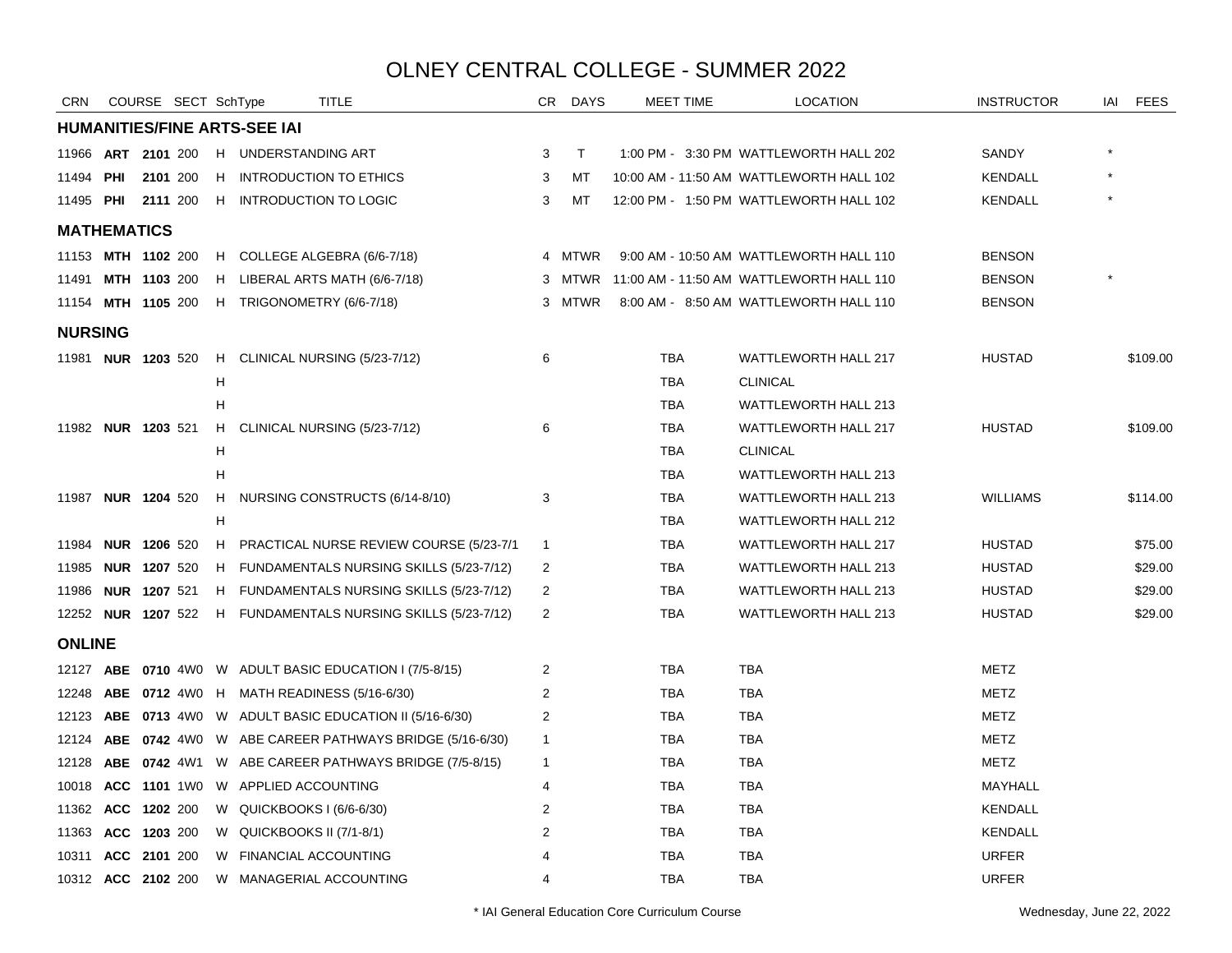| <b>CRN</b>         |                     |                     | COURSE SECT SchType | TITLE                                                       | CR.            | <b>DAYS</b> | MEET TIME  |            | <b>LOCATION</b> | <b>INSTRUCTOR</b>  | IAI | <b>FEES</b> |
|--------------------|---------------------|---------------------|---------------------|-------------------------------------------------------------|----------------|-------------|------------|------------|-----------------|--------------------|-----|-------------|
| <b>ONLINE</b>      |                     |                     |                     |                                                             |                |             |            |            |                 |                    |     |             |
|                    |                     |                     |                     | 10102 ART 1113 3W0 W INTRODUCTION TO DRAWING                | 3              |             | <b>TBA</b> | <b>TBA</b> |                 | <b>CONN</b>        |     |             |
| 10440              | <b>ART 1117 200</b> |                     |                     | W INTRODUCTION TO PHOTOGRAPHY                               | 3              |             | TBA        | <b>TBA</b> |                 | SANDY              |     |             |
| 10019              |                     |                     |                     | ART 1141 1W0 W CINEMA APPRECIATION                          | 3              |             | <b>TBA</b> | <b>TBA</b> |                 | <b>WHITE</b>       |     |             |
| 10103              |                     |                     |                     | <b>ART 1181</b> 3W0 W ART HISTORY I                         | 3              |             | <b>TBA</b> | <b>TBA</b> |                 | <b>CONN</b>        |     |             |
| 10104              |                     |                     |                     | ART 2181 3WO W ART HISTORY II                               | 3              |             | <b>TBA</b> | <b>TBA</b> |                 | <b>CONN</b>        |     |             |
| 12129              | <b>ASE</b>          |                     |                     | 0803 4W0 W GED TEST PREPARATION I (7/5-8/15)                | $\overline{2}$ |             | <b>TBA</b> | <b>TBA</b> |                 | METZ               |     |             |
| 12125              |                     |                     |                     | ASE 0804 4W0 W GED TEST PREPARATION II (5/16-6/30)          | 2              |             | <b>TBA</b> | <b>TBA</b> |                 | <b>METZ</b>        |     |             |
| 12126              |                     |                     |                     | ASE 0842 4W0 W ASE CAREER PATHWAYS BRIDGE (5/16-6/30)       | $\mathbf 1$    |             | TBA        | TBA        |                 | METZ               |     |             |
| 12130              |                     |                     |                     | <b>ASE 0842</b> 4W1 W ASE CAREER PATHWAYS BRIDGE (7/5-8/15) | $\mathbf{1}$   |             | TBA        | <b>TBA</b> |                 | <b>METZ</b>        |     |             |
| 10968              |                     |                     |                     | <b>BMG 2103 3WO W BUSINESS STATISTICS (6/6-7/18)</b>        | 3              |             | <b>TBA</b> | <b>TBA</b> |                 | <b>BROWN</b>       |     |             |
| 10271              |                     |                     |                     | <b>BMG 2204 3W0 W HUMAN RESOURCE MANAGEMENT</b>             | 3              |             | TBA        | TBA        |                 | <b>BAKER</b>       |     |             |
| 10317              |                     | <b>BOC 2202 200</b> |                     | W PROFESSIONAL PORTFOLIO                                    | 2              |             | <b>TBA</b> | <b>TBA</b> |                 | MAYHALL            |     |             |
| 11060              |                     |                     |                     | <b>BUS 1101 4W0 W INTRODUCTION TO BUSINESS</b>              | 3              |             | TBA        | <b>TBA</b> |                 | <b>RESOR</b>       |     |             |
| 10319              | <b>BUS 2101 200</b> |                     |                     | W BUSINESS LAW 1                                            | 3              |             | TBA        | TBA        |                 | <b>URFER</b>       |     |             |
| 11426              |                     |                     | <b>CHM 1115 3W0</b> | W CHEMISTRY AND SOCIETY                                     |                |             | <b>TBA</b> | <b>TBA</b> |                 | <b>GEMEINHARDT</b> |     |             |
| 10031              |                     |                     | <b>CHM 1120 3W0</b> | W INTRODUCTORY CHEMISTRY                                    | 5              |             | <b>TBA</b> | <b>TBA</b> |                 | <b>BRUCK</b>       |     |             |
| 10032              |                     |                     |                     | <b>CHM 1130</b> 3W0 W GENERAL CHEMISTRY I                   | 5              |             | TBA        | TBA        |                 | <b>GEMEINHARDT</b> |     |             |
| 11702              |                     |                     |                     | <b>CHM 1132 3WO W GENERAL CHEMISTRY II</b>                  | 5              |             | <b>TBA</b> | <b>TBA</b> |                 | <b>BRUCK</b>       |     |             |
| 11991              | <b>CIS</b>          |                     | 1104 200            | W INTRO LEARNING SERVICES ONLINE (5/9-6/30)                 | 0.5            |             | TBA        | <b>TBA</b> |                 | <b>BENNETT</b>     |     |             |
| 12185              | <b>CIS</b>          |                     |                     | 1104 3W0 W INTRO LEARNING SERVICES ONLINE (7/5-9/2)         | 0.5            |             | TBA        | TBA        |                 | HALLAM             |     |             |
| 12188              | <b>CIS</b>          |                     | <b>1104</b> 4W0     | W INTRO LEARNING SERVICES ONLINE (7/5-9/2)                  | 0.5            |             | <b>TBA</b> | <b>TBA</b> |                 | HALLAM             |     |             |
| 12208              | <b>CIS</b>          |                     |                     | 1104 1W0 W INTRO LEARNING SERVICES ONLINE (7/5-9/2)         | 0.5            |             | TBA        | <b>TBA</b> |                 | HALLAM             |     |             |
| 10324              | DAP                 |                     | 1201 200            | W BUSINESS COMPUTER SYSTEMS                                 | 3              |             | TBA        | TBA        |                 | <b>BENNETT</b>     |     |             |
| 10326              | <b>DAP</b>          | 2202 200            |                     | W WORD PROCESSING I                                         | 3              |             | <b>TBA</b> | <b>TBA</b> |                 | MAYHALL            |     |             |
| 12049              | <b>ECD</b>          |                     | <b>1202</b> 3W0     | W CHILDHOOD TEACHING TECH I                                 |                |             | <b>TBA</b> | <b>TBA</b> |                 | CADWALADER         |     |             |
| 10238              | <b>ECD</b>          |                     |                     | 1203 3W0 W HEALTH AND SAFETY OF CHILDREN                    | 3              |             | <b>TBA</b> | <b>TBA</b> |                 | CADWALADER         |     |             |
| 11512              |                     |                     |                     | <b>ECD 1257</b> 3W0 W EXPLORING THE ARTS (6/6-7/18)         |                |             | <b>TBA</b> | <b>TBA</b> |                 | CADWALADER         |     |             |
| 10237              |                     |                     |                     | <b>ECD 2201 3WO W ADM CHILDHOOD FACILITIES</b>              | 4              |             | TBA        | <b>TBA</b> |                 | CADWALADER         |     |             |
| 10990              |                     |                     |                     | <b>ECN 1101 3WO W INTRODUCTION TO ECONOMICS (6/6-7/18)</b>  | 3              |             | TBA        | TBA        |                 | <b>MCMURRAY</b>    |     |             |
| 10021              |                     |                     |                     | <b>ECN 2101 1WO W PRINCIPLES OF MACROECONOMICS</b>          | 3              |             | <b>TBA</b> | <b>TBA</b> |                 | MAYHALL            |     |             |
| 10327              | ECN                 | 2102 200            |                     | W PRINCIPLES OF MICROECONOMICS                              | 3              |             | TBA        | TBA        |                 | KENDALL            |     |             |
| 10328 EDU 1101 200 |                     |                     |                     | W CULTURAL DIVERSITY                                        | 3              |             | TBA        | TBA        |                 | <b>SWINSON</b>     |     |             |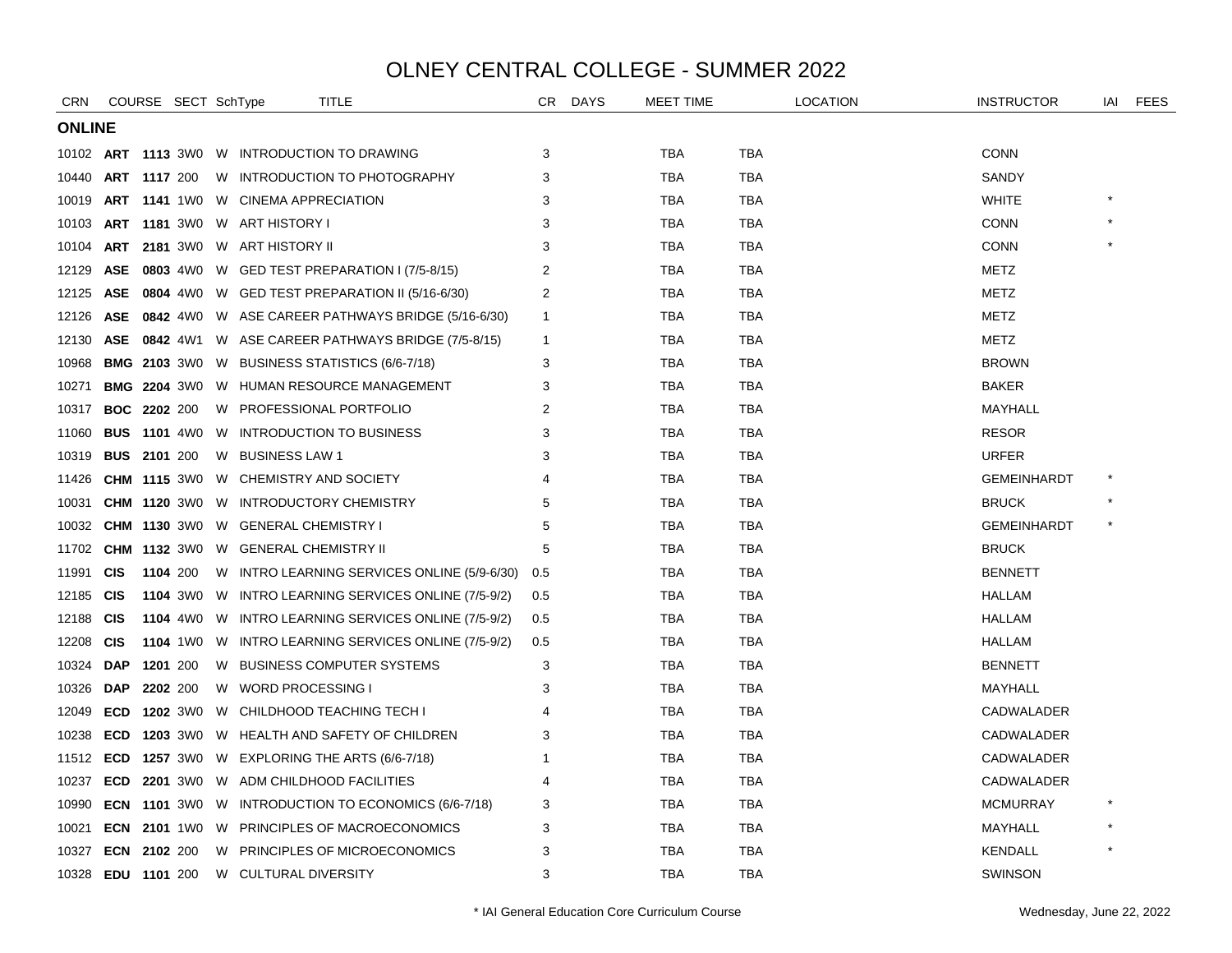| <b>CRN</b>    |            | COURSE SECT SchType |   | TITLE                                                         | CR             | <b>DAYS</b> | <b>MEET TIME</b> |            | <b>LOCATION</b> | <b>INSTRUCTOR</b> | iai | <b>FEES</b> |
|---------------|------------|---------------------|---|---------------------------------------------------------------|----------------|-------------|------------------|------------|-----------------|-------------------|-----|-------------|
| <b>ONLINE</b> |            |                     |   |                                                               |                |             |                  |            |                 |                   |     |             |
| 11415         |            |                     |   | <b>EDU 1102 3WO W BASIC ACT FOR ELEM/SEC SCHOOLS</b>          | 3              |             | <b>TBA</b>       | <b>TBA</b> |                 | CADWALADER        |     |             |
| 12084         |            |                     |   | <b>EDU 1600</b> 4W0 W BASIC PEDAGOGICAL PRACTICES (6/29-8/24) | 1              |             | <b>TBA</b>       | <b>TBA</b> |                 | AMBROSE           |     |             |
| 11967         |            | <b>ENG 1101 200</b> |   | W INTRODUCTION TO COMPOSITION                                 | 3              |             | TBA              | TBA        |                 | <b>PAYNE</b>      |     |             |
| 10985         |            |                     |   | <b>ENG 1111 3W1 W COMPOSITION I</b>                           | 3              |             | <b>TBA</b>       | <b>TBA</b> |                 | <b>ZIMMERMAN</b>  |     |             |
| 10022         |            | <b>ENG 1121 1W0</b> |   | W COMPOSITION & ANALYSIS                                      | 3              |             | <b>TBA</b>       | <b>TBA</b> |                 | <b>WHITE</b>      |     |             |
| 10333         |            | <b>ENG 1201 200</b> | W | <b>COMMUNICATIONS</b>                                         | 3              |             | <b>TBA</b>       | <b>TBA</b> |                 | <b>MULVEY</b>     |     |             |
| 10334         |            | <b>ENG 1212 200</b> |   | W TECHNICAL WRITING                                           | 3              |             | <b>TBA</b>       | <b>TBA</b> |                 | <b>KENDALL</b>    |     |             |
| 10322         |            |                     |   | GEG 1103 1W0 W INTRODUCTORY METEOROLOGY                       | 3              |             | <b>TBA</b>       | <b>TBA</b> |                 | <b>MATTHEWS</b>   |     |             |
| 11488         |            |                     |   | GEL 1110 3W0 W GENERAL GEOLOGY                                | 3              |             | <b>TBA</b>       | <b>TBA</b> |                 | <b>HNETKOVSKY</b> |     |             |
| 10337         |            | GEN 2297 200        |   | W EMPLOYMENT SKILLS                                           | 2              |             | <b>TBA</b>       | TBA        |                 | <b>KENDALL</b>    |     |             |
| 10338         |            | <b>HEA 1225 200</b> |   | W INTRO TO MEDICAL TERMINOLOGY                                | 3              |             | <b>TBA</b>       | <b>TBA</b> |                 | MAYHALL           |     |             |
| 11957         |            |                     |   | <b>HEA 1231</b> 3W0 W MOTOR BEHAVIOR (5/23-7/14)              | 3              |             | <b>TBA</b>       | TBA        |                 | GILL              |     |             |
| 12065         |            |                     |   | HEC 1101 4W0 W NUTRITION                                      | 3              |             | <b>TBA</b>       | TBA        |                 | <b>FIEBER</b>     |     |             |
| 10344         | <b>HIS</b> | 1104 200            |   | W HISTORY OF EASTERN CIVIL I                                  |                |             | <b>TBA</b>       | <b>TBA</b> |                 | <b>DENTON</b>     |     |             |
| 11061         | HIS        | <b>1111</b> 4W0     |   | W WESTERN CIV BEFORE 1600 AD (6/6-7/18)                       | 3              |             | <b>TBA</b>       | <b>TBA</b> |                 | <b>BLACK</b>      |     |             |
| 10345         | HIS        | 1112 200            |   | W WESTERN CIV AFTER 1600 AD                                   | 3              |             | <b>TBA</b>       | TBA        |                 | <b>DENTON</b>     |     |             |
| 10991         | HIS        |                     |   | 1120 3W0 W WORLD HISTORY TO 1500 (6/6-7/18)                   | 3              |             | <b>TBA</b>       | TBA        |                 | <b>MCMURRAY</b>   |     |             |
| 10992         | HIS        |                     |   | 1121 3W0 W WORLD HISTORY SINCE 1500 (6/6-7/18)                | 3              |             | <b>TBA</b>       | <b>TBA</b> |                 | <b>MCMURRAY</b>   |     |             |
| 10346         | <b>HIS</b> | 2101 200            |   | W U.S. HISTORY TO 1877                                        | 3              |             | <b>TBA</b>       | <b>TBA</b> |                 | <b>DENTON</b>     |     |             |
| 11151         | HIS        | 2102 200            |   | W U.S. HISTORY SINCE 1877                                     | 3              |             | <b>TBA</b>       | TBA        |                 | <b>DENTON</b>     |     |             |
| 10349         | HIS        | 2103 200            |   | W ILLINOIS HISTORY                                            | 3              |             | <b>TBA</b>       | <b>TBA</b> |                 | <b>DENTON</b>     |     |             |
| 10995         | HIS        |                     |   | 2124 3W0 W CONTEMP HISTORY: U.S SINCE 1945 (6/6-7/18)         | 3              |             | <b>TBA</b>       | <b>TBA</b> |                 | <b>MCMURRAY</b>   |     |             |
| 11975         |            |                     |   | <b>HUM 2151 1WO W INTRO TO ASIAN CULTURE</b>                  | 3              |             | <b>TBA</b>       | <b>TBA</b> |                 | <b>BOYCE</b>      |     |             |
| 10486         | INM        | 1221 200            |   | W INTRO TO HVACR                                              | 2              |             | <b>TBA</b>       | TBA        |                 | <b>MARSHALL</b>   |     |             |
| 10488         | <b>INM</b> | 2210 200            |   | W OCCUPATIONAL SAFETY (OSHA)                                  | $\overline{2}$ |             | <b>TBA</b>       | <b>TBA</b> |                 | <b>MARSHALL</b>   |     |             |
| 11121         | <b>LIT</b> |                     |   | 2101 1WO W INTRODUCTION TO LITERATURE                         | 3              |             | <b>TBA</b>       | TBA        |                 | <b>YORK</b>       |     |             |
| 10350         | LIT        | 2135 200            |   | W WOMEN IN LITERATURE                                         |                |             | <b>TBA</b>       | <b>TBA</b> |                 | <b>PAYNE</b>      |     |             |
| 10096         | LIT        |                     |   | 2143 3W0 W UNDERSTANDING THE SHORT STORY                      | 3              |             | <b>TBA</b>       | <b>TBA</b> |                 | <b>SHANER</b>     |     |             |
| 10155         | LSC        |                     |   | 1101 4W0 W GENERAL BIOLOGY I                                  |                |             | <b>TBA</b>       | <b>TBA</b> |                 | <b>HNETKOVSKY</b> |     |             |
| 12036         | <b>LSC</b> |                     |   | 1103 3W0 W GENERAL BOTANY                                     |                |             | <b>TBA</b>       | <b>TBA</b> |                 | <b>ROBB</b>       |     |             |
| 10536         | LSC        | 1105 200            |   | W ENVIRONMENTAL BIOLOGY                                       |                |             | <b>TBA</b>       | TBA        |                 | <b>BERGBOWER</b>  |     |             |
|               |            |                     |   | 12037 LSC 1106 3W0 W INTRODUCTION TO BIOLOGY                  | 4              |             | <b>TBA</b>       | <b>TBA</b> |                 | <b>ROBB</b>       |     |             |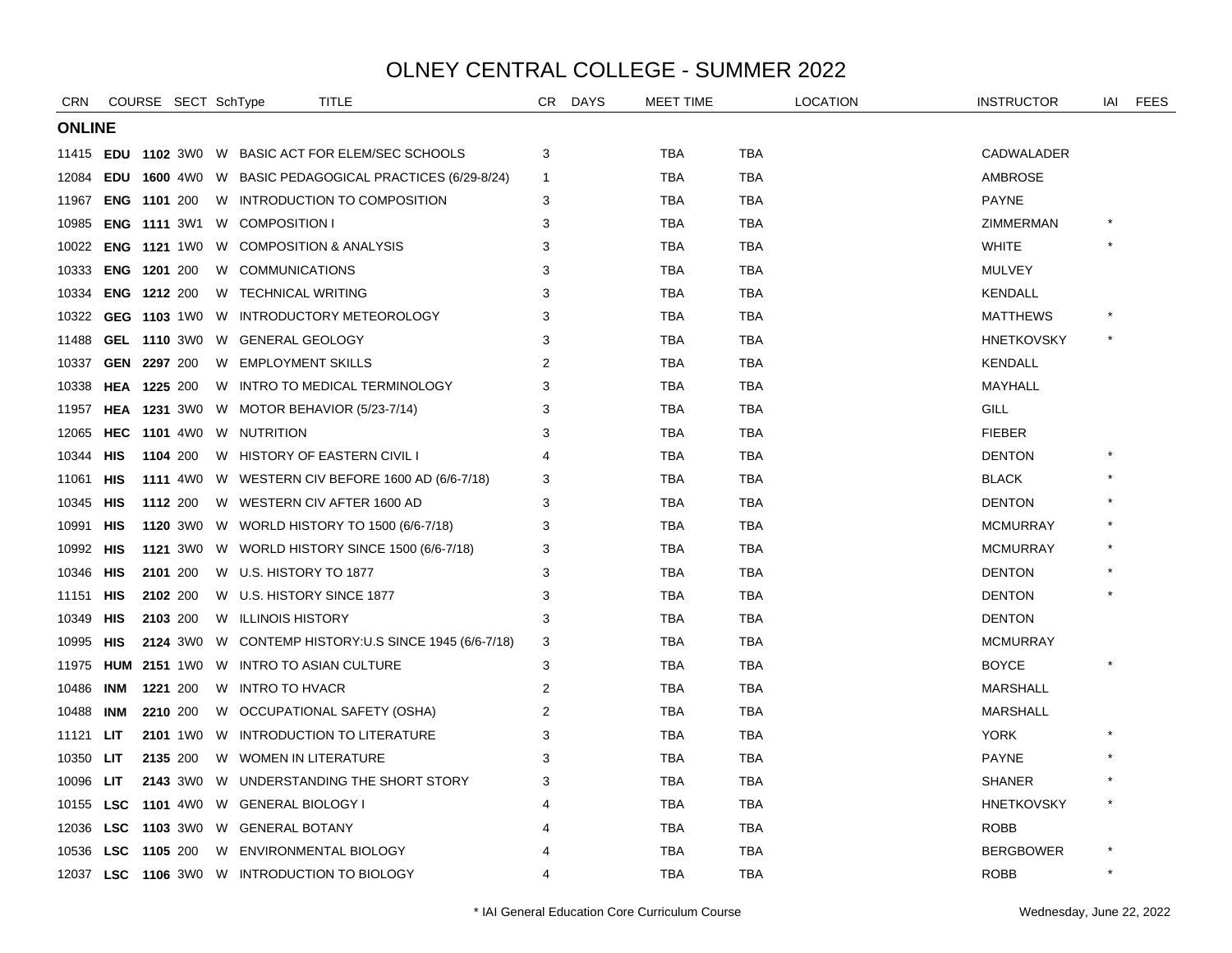| <b>CRN</b>       |                     | COURSE SECT SchType |   | <b>TITLE</b>                                       |                                                               | CR. | <b>DAYS</b> | <b>MEET TIME</b> |            | <b>LOCATION</b> | <b>INSTRUCTOR</b>  | IAI | FEES |
|------------------|---------------------|---------------------|---|----------------------------------------------------|---------------------------------------------------------------|-----|-------------|------------------|------------|-----------------|--------------------|-----|------|
| <b>ONLINE</b>    |                     |                     |   |                                                    |                                                               |     |             |                  |            |                 |                    |     |      |
| 11152 <b>LSC</b> |                     | 1107 200            |   |                                                    | W INTRODUCTION TO HUMAN GENETICS                              | 3   |             | <b>TBA</b>       | TBA        |                 | <b>BERGBOWER</b>   |     |      |
| 10156            | LSC                 | 2110 4W0            |   | W GENERAL MICROBIOLOGY                             |                                                               | 4   |             | TBA              | TBA        |                 | <b>HNETKOVSKY</b>  |     |      |
| 12217            |                     |                     |   | LSC 2110 4W1 W GENERAL MICROBIOLOGY                |                                                               |     |             | <b>TBA</b>       | <b>TBA</b> |                 | <b>HNETKOVSKY</b>  |     |      |
| 10157            | <b>LSC</b>          |                     |   |                                                    | 2111 4W0 W HUMAN ANATOMY & PHYSIOLOGY I                       |     |             | <b>TBA</b>       | <b>TBA</b> |                 | <b>HNETKOVSKY</b>  |     |      |
| 10159            | <b>LSC</b>          | <b>2112</b> 4W0     |   |                                                    | W HUMAN ANATOMY & PHYSIOLOGY II                               |     |             | TBA              | TBA        |                 | <b>HNETKOVSKY</b>  |     |      |
| 10353            | MED 2209 200        |                     |   | W ADVANCED CODING                                  |                                                               |     |             | <b>TBA</b>       | <b>TBA</b> |                 | <b>KRAGER</b>      |     |      |
| 10354            |                     | MED 2211 200        |   | W CERTIFICATION PREP                               |                                                               |     |             | <b>TBA</b>       | TBA        |                 | MAYHALL            |     |      |
| 10356            | <b>MED 2298 200</b> |                     |   | W CODING PRACTICUM                                 |                                                               | 3   |             | TBA              | TBA        |                 | MAYHALL            |     |      |
| 10970            |                     |                     |   | MTH 1102 3W0 W COLLEGE ALGEBRA (6/6-7/18)          |                                                               |     |             | <b>TBA</b>       | <b>TBA</b> |                 | <b>BROWN</b>       |     |      |
| 11264            |                     |                     |   | <b>MTH 1102</b> 3W1 W COLLEGE ALGEBRA (6/6-7/18)   |                                                               |     |             | <b>TBA</b>       | TBA        |                 | <b>BROWN</b>       |     |      |
| 10971            |                     |                     |   | <b>MTH 1103</b> 3W0 W LIBERAL ARTS MATH (6/6-7/18) |                                                               | 3   |             | TBA              | TBA        |                 | <b>BROWN</b>       |     |      |
| 10972            |                     |                     |   |                                                    | MTH 1104 3W0 W QUANTITATIVE REASONING (6/6-7/18)              | 3   |             | TBA              | TBA        |                 | <b>BROWN</b>       |     |      |
| 10973            |                     |                     |   | <b>MTH 1105</b> 3W0 W TRIGONOMETRY (6/6-7/18)      |                                                               | 3   |             | TBA              | TBA        |                 | <b>BROWN</b>       |     |      |
| 12173            |                     |                     |   | <b>MTH 1121 1WO W MATHEMATICS FOR ELE. MAJORS</b>  |                                                               |     |             | TBA              | TBA        |                 | <b>SCHUCKER</b>    |     |      |
| 10974            |                     | <b>MTH 1131 3W0</b> |   |                                                    | W INTRODUCTION TO STATISTICS (6/6-7/18)                       | 3   |             | <b>TBA</b>       | <b>TBA</b> |                 | <b>BROWN</b>       |     |      |
| 10358            |                     | <b>MTH 1151 200</b> |   | W FINITE MATHEMATICS                               |                                                               | 3   |             | TBA              | TBA        |                 | <b>BOHNHOFF</b>    |     |      |
| 10310            |                     | <b>MTH 1152 200</b> |   | W APPLIED CALCULUS                                 |                                                               | 4   |             | <b>TBA</b>       | TBA        |                 | <b>BOHNHOFF</b>    |     |      |
| 10975            |                     | <b>MTH 1171 3W0</b> |   |                                                    | W CALC. & ANALYTIC GEOMETRY I (6/6-7/18)                      | 5   |             | <b>TBA</b>       | <b>TBA</b> |                 | <b>BROWN</b>       |     |      |
| 10976            |                     |                     |   |                                                    | <b>MTH 1172</b> 3W0 W CALC. & ANALYTIC GEOMETRY II (6/6-7/18) | 5   |             | <b>TBA</b>       | TBA        |                 | <b>BROWN</b>       |     |      |
| 10129            |                     |                     |   | <b>MTH 1201 1WO W TECHNICAL MATHEMATICS</b>        |                                                               | 4   |             | <b>TBA</b>       | TBA        |                 | <b>MATTHEWS</b>    |     |      |
| 10977            |                     | <b>MTH 2173 3W0</b> |   |                                                    | W CALC. & ANALYTIC GEOMETRY III (6/6-7/18)                    | 4   |             | <b>TBA</b>       | TBA        |                 | <b>BROWN</b>       |     |      |
| 10308            |                     | <b>MUS 1101 201</b> |   | W MUSIC APPRECIATION                               |                                                               | 3   |             | TBA              | TBA        |                 | <b>PITTMAN</b>     |     |      |
| 10966            | <b>MUS 1101 200</b> |                     |   | W MUSIC APPRECIATION (5/16-6/3)                    |                                                               | 3   |             | TBA              | TBA        |                 | <b>PITTMAN</b>     |     |      |
| 10127            |                     | <b>MUS 1102 1W0</b> |   | W HISTORY OF AMERICAN MUSIC                        |                                                               | 3   |             | <b>TBA</b>       | <b>TBA</b> |                 | <b>PATILLA</b>     |     |      |
| 11713            |                     | <b>MUS 1103 3W0</b> |   |                                                    | W MUSIC IN MULTICULTURAL AMERICA                              | 3   |             | <b>TBA</b>       | TBA        |                 | <b>STROUGHMATT</b> |     |      |
| 10307            |                     | <b>PEG 1137 200</b> |   | W FIRST AID & SAFETY EDUCATION                     |                                                               | 3   |             | <b>TBA</b>       | <b>TBA</b> |                 | <b>BARBEE</b>      |     |      |
| 10010            | PHI                 | <b>2101</b> 1W0     | W | INTRODUCTION TO ETHICS                             |                                                               | 3   |             | <b>TBA</b>       | TBA        |                 | <b>BOYCE</b>       |     |      |
| 10024            | PHI                 |                     |   | 2141 1WO W ETHICS IN MED. COMM.                    |                                                               | 3   |             | TBA              | TBA        |                 | <b>ROY</b>         |     |      |
| 10255            |                     |                     |   | PHY 1120 3W0 W PHYSICS I                           |                                                               | 5   |             | TBA              | TBA        |                 | <b>KING</b>        |     |      |
| 10256            |                     |                     |   | <b>PHY 2110 3WO W GENERAL PHYSICS I</b>            |                                                               | 5   |             | <b>TBA</b>       | TBA        |                 | <b>KING</b>        |     |      |
| 10993            | <b>PLS</b>          |                     |   |                                                    | 1101 3W0 W INTRO TO POLITICAL SCIENCE (6/6-7/18)              | 3   |             | TBA              | TBA        |                 | <b>MCMURRAY</b>    |     |      |
| 10304            | <b>PLS</b> 2101 200 |                     |   | W GOVERNMENT OF THE U.S.                           |                                                               | 3   |             | <b>TBA</b>       | <b>TBA</b> |                 | <b>DENTON</b>      |     |      |